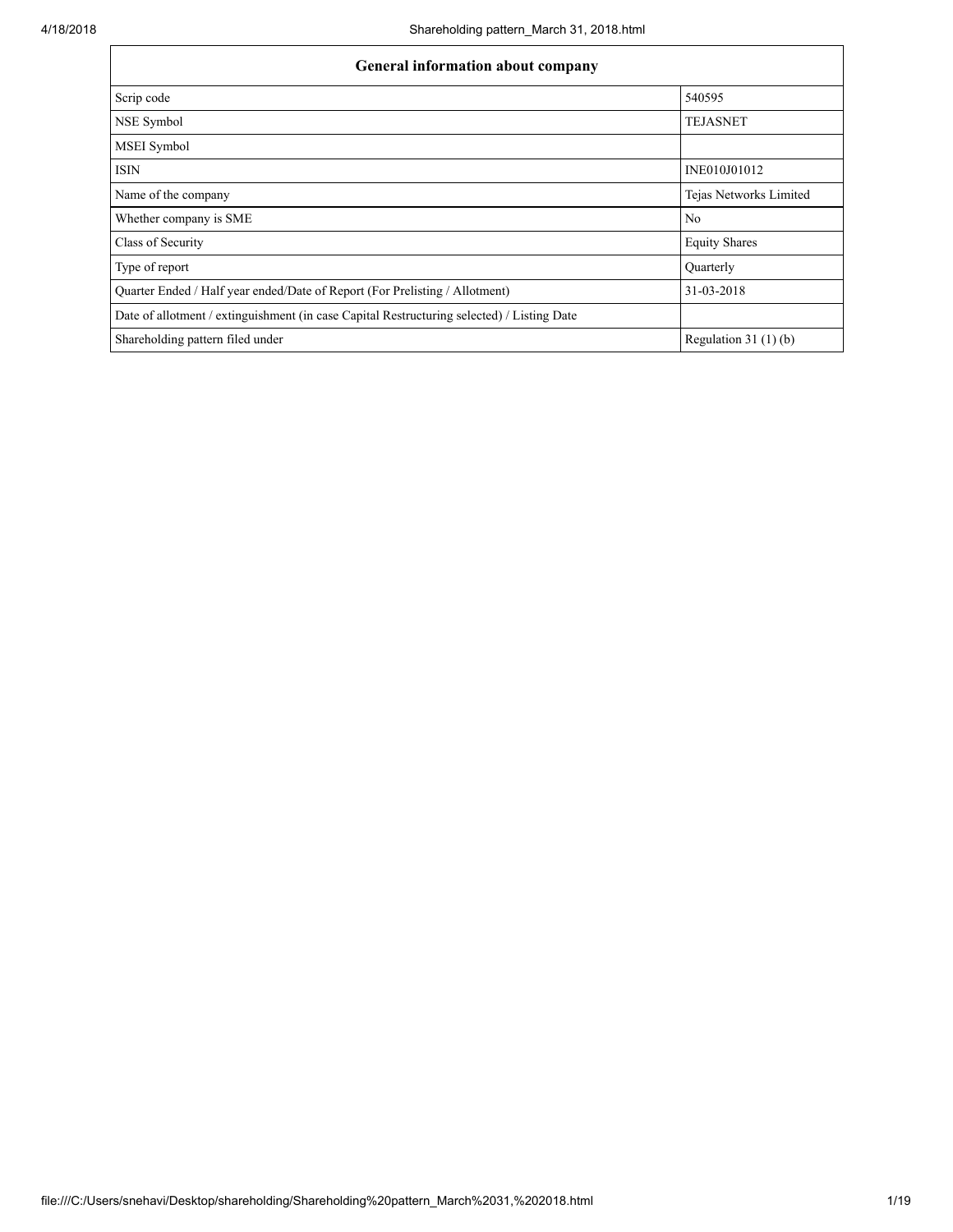|                         | <b>Declaration</b>                                                                        |                |                                |                       |                             |
|-------------------------|-------------------------------------------------------------------------------------------|----------------|--------------------------------|-----------------------|-----------------------------|
| Sr.<br>No.              | Particular                                                                                | Yes/No         | Promoter and<br>Promoter Group | Public<br>shareholder | Non Promoter-<br>Non Public |
| $\overline{1}$          | Whether the Listed Entity has issued any partly paid up shares?                           | N <sub>0</sub> | No.                            | N <sub>0</sub>        | N <sub>0</sub>              |
| $\overline{2}$          | Whether the Listed Entity has issued any Convertible Securities<br>?                      | N <sub>0</sub> | No.                            | N <sub>0</sub>        | N <sub>0</sub>              |
| $\overline{\mathbf{3}}$ | Whether the Listed Entity has issued any Warrants?                                        | N <sub>0</sub> | No.                            | N <sub>0</sub>        | N <sub>0</sub>              |
| $\overline{4}$          | Whether the Listed Entity has any shares against which<br>depository receipts are issued? | No             | No.                            | N <sub>0</sub>        | N <sub>0</sub>              |
| $\overline{5}$          | Whether the Listed Entity has any shares in locked-in?                                    | <b>Yes</b>     | No.                            | Yes                   | No                          |
| 6                       | Whether any shares held by promoters are pledge or otherwise<br>encumbered?               | N <sub>0</sub> | No.                            |                       |                             |
| 7                       | Whether company has equity shares with differential voting<br>rights?                     | N <sub>0</sub> | No.                            | N <sub>0</sub>        | N <sub>0</sub>              |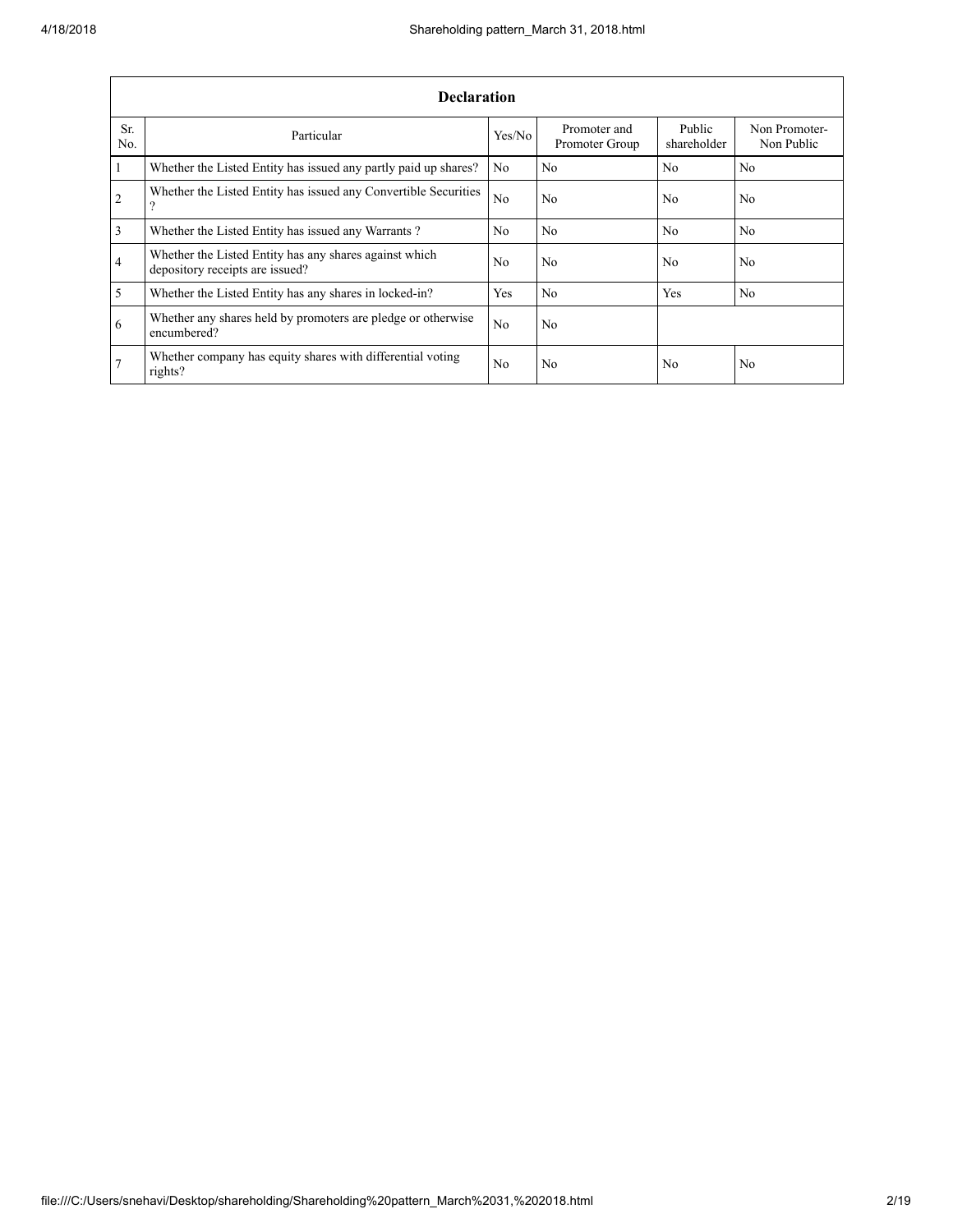|                 | Category<br>of<br>shareholder<br>(II)     | Nos. Of<br>fully paid<br>shareholders<br>(III)<br>shares | No. of    | No. Of<br>Partly<br>paid-up | No. Of<br>shares         | Total nos.<br>shares         | Shareholding as a<br>% of total no. of<br>shares (calculated<br>as per SCRR,<br>1957) (VIII) As a<br>% of $(A+B+C2)$ | Number of Voting Rights held in each<br>class of securities (IX) |               |          |                     |
|-----------------|-------------------------------------------|----------------------------------------------------------|-----------|-----------------------------|--------------------------|------------------------------|----------------------------------------------------------------------------------------------------------------------|------------------------------------------------------------------|---------------|----------|---------------------|
| Category<br>(I) |                                           |                                                          | up equity | equity                      | underlying<br>Depository | held (VII)                   |                                                                                                                      | No of Voting (XIV) Rights                                        |               |          | Total as a          |
|                 |                                           |                                                          | held (IV) | shares<br>held<br>(V)       | Receipts<br>(VI)         | $= (IV) +$<br>$(V)$ + $(VI)$ |                                                                                                                      | Class eg:<br>X                                                   | Class<br>eg:y | Total    | $%$ of<br>$(A+B+C)$ |
| (A)             | Promoter<br>&<br>Promoter<br>Group        |                                                          |           |                             |                          |                              |                                                                                                                      |                                                                  |               |          |                     |
| (B)             | Public                                    | 21200                                                    | 90818760  |                             |                          | 90818760                     | 100                                                                                                                  | 90818760                                                         |               | 90818760 | 100                 |
| (C)             | Non<br>Promoter-<br>Non Public            |                                                          |           |                             |                          |                              |                                                                                                                      |                                                                  |               |          |                     |
| (C1)            | <b>Shares</b><br>underlying<br><b>DRs</b> |                                                          |           |                             |                          |                              |                                                                                                                      |                                                                  |               |          |                     |
| (C2)            | Shares held<br>by<br>Employee<br>Trusts   |                                                          |           |                             |                          |                              |                                                                                                                      |                                                                  |               |          |                     |
|                 | Total                                     | 21200                                                    | 90818760  |                             |                          | 90818760                     | 100                                                                                                                  | 90818760                                                         |               | 90818760 | 100                 |

## Table I - Summary Statement holding of specified securities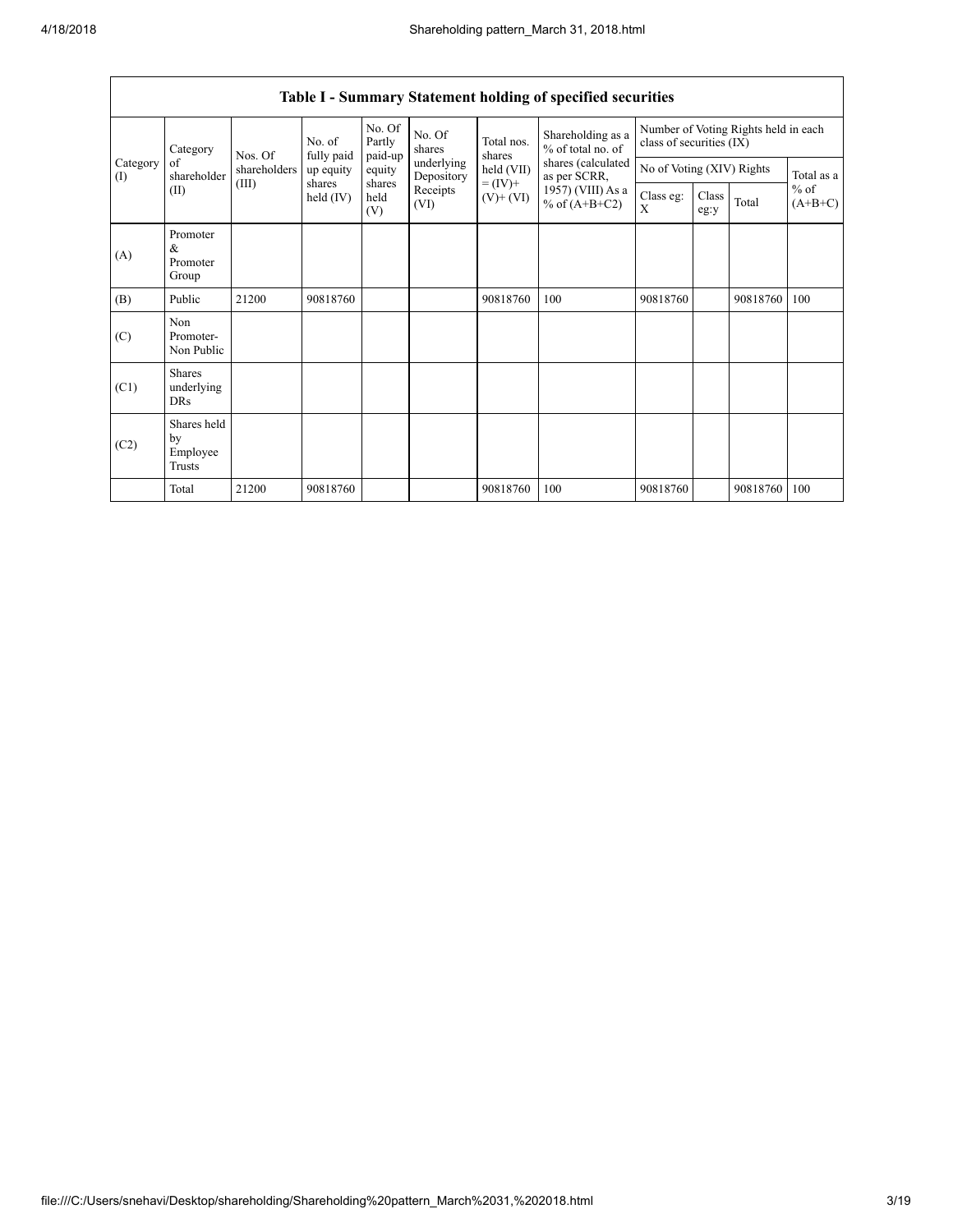|          |                                                                                                                                                                  |                                                                                            |                                       |                                                                                                                                                        | Table I - Summary Statement holding of specified securities |                                                         |                                |                                                                               |  |                                       |
|----------|------------------------------------------------------------------------------------------------------------------------------------------------------------------|--------------------------------------------------------------------------------------------|---------------------------------------|--------------------------------------------------------------------------------------------------------------------------------------------------------|-------------------------------------------------------------|---------------------------------------------------------|--------------------------------|-------------------------------------------------------------------------------|--|---------------------------------------|
| Category | No. Of<br><b>Shares</b><br>Category<br>Underlying<br>of                                                                                                          |                                                                                            | No. of<br><b>Shares</b><br>Underlying | Shareholding, as a<br>No. Of Shares<br>% assuming full<br>Underlying<br>conversion of<br>convertible<br>Outstanding<br>convertible<br>securities (as a |                                                             | Number of<br>Locked in shares<br>(XII)                  |                                | Number of<br><b>Shares</b><br>pledged or<br>otherwise<br>encumbered<br>(XIII) |  | Number of<br>equity shares<br>held in |
| (1)      | Outstanding<br>shareholder<br>Outstanding<br>securities and<br>convertible<br>Warrants<br>No. Of<br>(II)<br>securities<br>$(X_i)$<br>Warrants (Xi)<br>(X)<br>(a) | percentage of<br>diluted share<br>capital) $(XI)$ =<br>$(VII)+(X)$ As a %<br>of $(A+B+C2)$ | No. $(a)$                             | As a<br>$\%$ of<br>total<br>Shares<br>held<br>(b)                                                                                                      | N <sub>0</sub><br>(a)                                       | As a<br>$%$ of<br>total<br><b>Shares</b><br>held<br>(b) | dematerialized<br>form $(XIV)$ |                                                                               |  |                                       |
| (A)      | Promoter<br>&<br>Promoter<br>Group                                                                                                                               |                                                                                            |                                       |                                                                                                                                                        |                                                             |                                                         |                                |                                                                               |  |                                       |
| (B)      | Public                                                                                                                                                           |                                                                                            |                                       |                                                                                                                                                        | 100                                                         | 54011761                                                | 59.47                          |                                                                               |  | 89257222                              |
| (C)      | Non<br>Promoter-<br>Non Public                                                                                                                                   |                                                                                            |                                       |                                                                                                                                                        |                                                             |                                                         |                                |                                                                               |  |                                       |
| (C1)     | <b>Shares</b><br>underlying<br><b>DRs</b>                                                                                                                        |                                                                                            |                                       |                                                                                                                                                        |                                                             |                                                         |                                |                                                                               |  |                                       |
| (C2)     | Shares held<br>by<br>Employee<br>Trusts                                                                                                                          |                                                                                            |                                       |                                                                                                                                                        |                                                             |                                                         |                                |                                                                               |  |                                       |
|          | Total                                                                                                                                                            |                                                                                            |                                       |                                                                                                                                                        | 100                                                         | 54011761 59.47                                          |                                |                                                                               |  | 89257222                              |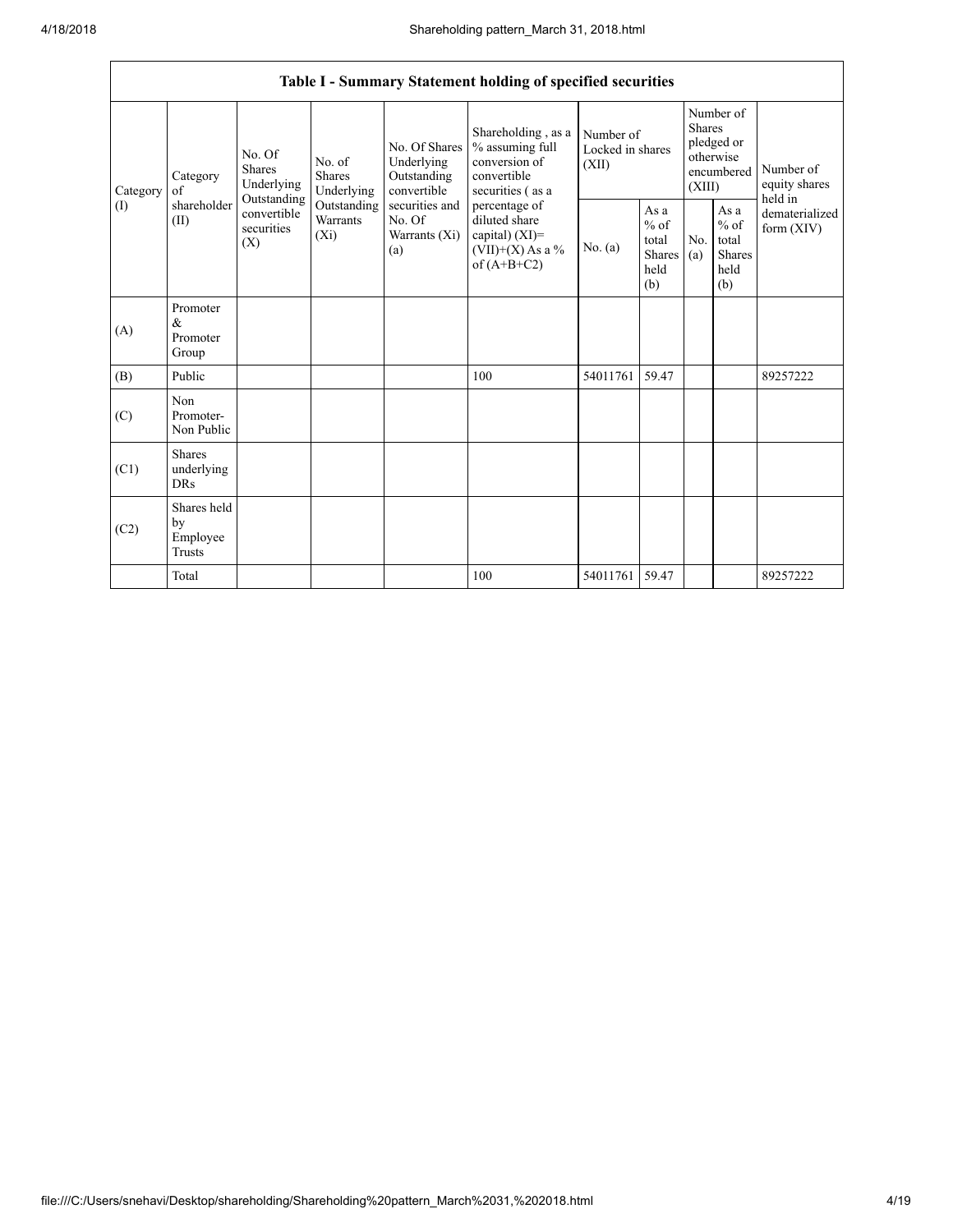Г

| Table II - Statement showing shareholding pattern of the Promoter and Promoter Group |                                                                                                                        |                                                                                      |                                   |                                 |                                    |                             |                                                                                               |                                                                  |               |                |                                 |  |  |
|--------------------------------------------------------------------------------------|------------------------------------------------------------------------------------------------------------------------|--------------------------------------------------------------------------------------|-----------------------------------|---------------------------------|------------------------------------|-----------------------------|-----------------------------------------------------------------------------------------------|------------------------------------------------------------------|---------------|----------------|---------------------------------|--|--|
|                                                                                      |                                                                                                                        |                                                                                      |                                   | No.<br>Of                       | No. Of                             | Total nos.                  | Shareholding<br>as a % of total                                                               | Number of Voting Rights held in each<br>class of securities (IX) |               |                |                                 |  |  |
| Sr.                                                                                  | Category &<br>Name of the<br>Shareholders                                                                              | Nos. Of<br>shareholders                                                              | No. of<br>fully paid<br>up equity | Partly<br>paid-<br>up           | shares<br>underlying<br>Depository | shares<br>held<br>$(VII) =$ | no. of shares<br>(calculated as<br>per SCRR.                                                  | No of Voting (XIV) Rights                                        |               |                | Total<br>as a %                 |  |  |
|                                                                                      | (1)                                                                                                                    | (III)                                                                                | shares<br>held $(IV)$             | equity<br>shares<br>held<br>(V) | Receipts<br>(VI)                   | $(IV)+$<br>$(V)$ + $(VI)$   | 1957) (VIII)<br>As a % of<br>$(A+B+C2)$                                                       | Class eg:<br>X                                                   | Class<br>eg:y | Total          | of<br>Total<br>Voting<br>rights |  |  |
| A                                                                                    |                                                                                                                        | Table II - Statement showing shareholding pattern of the Promoter and Promoter Group |                                   |                                 |                                    |                             |                                                                                               |                                                                  |               |                |                                 |  |  |
| (1)                                                                                  | Indian                                                                                                                 |                                                                                      |                                   |                                 |                                    |                             |                                                                                               |                                                                  |               |                |                                 |  |  |
| (2)                                                                                  | Foreign                                                                                                                |                                                                                      |                                   |                                 |                                    |                             |                                                                                               |                                                                  |               |                |                                 |  |  |
| $\, {\bf B}$                                                                         | Table III - Statement showing shareholding pattern of the Public shareholder                                           |                                                                                      |                                   |                                 |                                    |                             |                                                                                               |                                                                  |               |                |                                 |  |  |
| (1)                                                                                  | Institutions                                                                                                           |                                                                                      |                                   |                                 |                                    |                             |                                                                                               |                                                                  |               |                |                                 |  |  |
| (a)                                                                                  | Mutual Funds                                                                                                           | 5                                                                                    | 6958379                           |                                 |                                    | 6958379                     | 7.66                                                                                          | 6958379                                                          |               | 6958379        | 7.66                            |  |  |
| (c)                                                                                  | Alternate<br>Investment<br>Funds                                                                                       | 7                                                                                    | 2338579                           |                                 |                                    | 2338579                     | 2.57                                                                                          | 2338579                                                          |               | 2338579        | 2.57                            |  |  |
| (e)                                                                                  | Foreign<br>Portfolio<br>Investors                                                                                      | 37                                                                                   | 15358124                          |                                 |                                    | 15358124                    | 16.91                                                                                         | 15358124                                                         |               | 15358124       | 16.91                           |  |  |
| (f)                                                                                  | Financial<br>Institutions/<br><b>Banks</b>                                                                             | 4                                                                                    | 330608                            |                                 |                                    | 330608                      | 0.36                                                                                          | 330608                                                           |               | 330608         | 0.36                            |  |  |
| Sub-Total<br>(B)(1)                                                                  |                                                                                                                        | 53                                                                                   | 24985690                          |                                 |                                    | 24985690                    | 27.51                                                                                         | 24985690                                                         |               | 24985690 27.51 |                                 |  |  |
| (3)                                                                                  | Non-institutions                                                                                                       |                                                                                      |                                   |                                 |                                    |                             |                                                                                               |                                                                  |               |                |                                 |  |  |
| (a(i))                                                                               | Individuals -<br>i.Individual<br>shareholders<br>holding<br>nominal share<br>capital up to<br>Rs. 2 lakhs.             | 19381                                                                                | 3830162                           |                                 |                                    | 3830162                     | 4.22                                                                                          | 3830162                                                          |               | 3830162        | 4.22                            |  |  |
| (a(ii))                                                                              | Individuals -<br>ii. Individual<br>shareholders<br>holding<br>nominal share<br>capital in<br>excess of Rs.<br>2 lakhs. | 35                                                                                   | 2292613                           |                                 |                                    | 2292613                     | 2.52                                                                                          | 2292613                                                          |               | 2292613        | 2.52                            |  |  |
| (e)                                                                                  | Any Other<br>(specify)                                                                                                 | 1731                                                                                 | 59710295                          |                                 |                                    | 59710295                    | 65.75                                                                                         | 59710295                                                         |               | 59710295       | 65.75                           |  |  |
| Sub-Total<br>(B)(3)                                                                  |                                                                                                                        | 21147                                                                                | 65833070                          |                                 |                                    | 65833070                    | 72.49                                                                                         | 65833070                                                         |               | 65833070       | 72.49                           |  |  |
| <b>Total Public</b><br>Shareholding<br>$(B)= (B)(1) +$<br>$(B)(2)+(B)$<br>(3)        |                                                                                                                        | 21200                                                                                | 90818760                          |                                 |                                    | 90818760                    | 100                                                                                           | 90818760                                                         |               | 90818760       | 100                             |  |  |
| $\mathbf C$                                                                          |                                                                                                                        |                                                                                      |                                   |                                 |                                    |                             | Table IV - Statement showing shareholding pattern of the Non Promoter- Non Public shareholder |                                                                  |               |                |                                 |  |  |
| Total (<br>$A+B+C2$ )                                                                |                                                                                                                        | 21200                                                                                | 90818760                          |                                 |                                    | 90818760                    | 100                                                                                           | 90818760                                                         |               | 90818760 100   |                                 |  |  |
| Total<br>$(A+B+C)$                                                                   |                                                                                                                        | 21200                                                                                | 90818760                          |                                 |                                    | 90818760                    | 100                                                                                           | 90818760                                                         |               | 90818760 100   |                                 |  |  |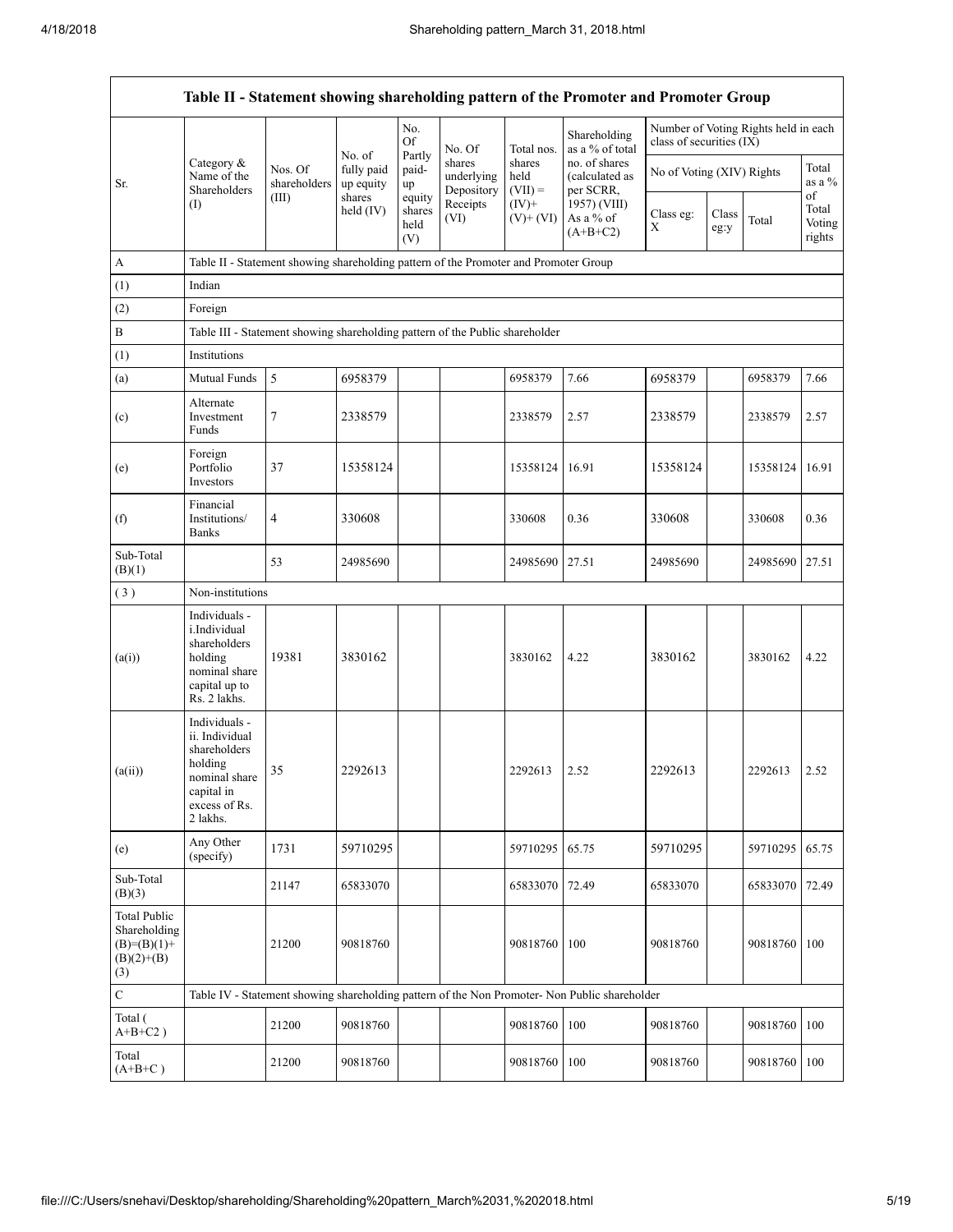Г

|                                                                               | Table II - Statement showing shareholding pattern of the Promoter and Promoter Group |                                                                                    |                                                           |                                                                                                               |                                        |                                                          |                                                                               |                                                  |                                       |  |  |
|-------------------------------------------------------------------------------|--------------------------------------------------------------------------------------|------------------------------------------------------------------------------------|-----------------------------------------------------------|---------------------------------------------------------------------------------------------------------------|----------------------------------------|----------------------------------------------------------|-------------------------------------------------------------------------------|--------------------------------------------------|---------------------------------------|--|--|
| Sr.                                                                           | No. Of<br>Shares<br>Underlying<br>Outstanding                                        | No. of<br><b>Shares</b><br>Underlying                                              | No. Of Shares<br>Underlying<br>Outstanding<br>convertible | Shareholding, as a %<br>assuming full conversion<br>of convertible securities (<br>as a percentage of diluted | Number of<br>Locked in shares<br>(XII) |                                                          | Number of<br><b>Shares</b><br>pledged or<br>otherwise<br>encumbered<br>(XIII) |                                                  | Number of<br>equity shares<br>held in |  |  |
|                                                                               | convertible<br>securities<br>(X)                                                     | Outstanding<br>securities and<br>Warrants<br>No. Of Warrants<br>$(X_i)$<br>(Xi)(a) |                                                           | share capital) $(XI)$ =<br>$(VII)+(X)$ As a % of<br>$(A+B+C2)$                                                | No. (a)                                | As a<br>$\%$ of<br>total<br><b>Shares</b><br>held<br>(b) | No.<br>(a)                                                                    | As a<br>$%$ of<br>total<br>Shares<br>held<br>(b) | dematerialized<br>form (XIV)          |  |  |
| $\boldsymbol{A}$                                                              |                                                                                      |                                                                                    |                                                           | Table II - Statement showing shareholding pattern of the Promoter and Promoter Group                          |                                        |                                                          |                                                                               |                                                  |                                       |  |  |
| (1)                                                                           | Indian                                                                               |                                                                                    |                                                           |                                                                                                               |                                        |                                                          |                                                                               |                                                  |                                       |  |  |
| (2)                                                                           | Foreign                                                                              |                                                                                    |                                                           |                                                                                                               |                                        |                                                          |                                                                               |                                                  |                                       |  |  |
| $\, {\bf B}$                                                                  |                                                                                      |                                                                                    |                                                           | Table III - Statement showing shareholding pattern of the Public shareholder                                  |                                        |                                                          |                                                                               |                                                  |                                       |  |  |
| (1)                                                                           | Institutions                                                                         |                                                                                    |                                                           |                                                                                                               |                                        |                                                          |                                                                               |                                                  |                                       |  |  |
| (a)                                                                           |                                                                                      |                                                                                    |                                                           | 7.66                                                                                                          | $\boldsymbol{0}$                       | $\boldsymbol{0}$                                         |                                                                               |                                                  | 6958379                               |  |  |
| (c)                                                                           |                                                                                      |                                                                                    |                                                           | 2.57                                                                                                          | $\mathbf{0}$                           | $\mathbf{0}$                                             |                                                                               |                                                  | 2338579                               |  |  |
| (e)                                                                           |                                                                                      |                                                                                    |                                                           | 16.91                                                                                                         | $\boldsymbol{0}$                       | $\mathbf{0}$                                             |                                                                               |                                                  | 15358124                              |  |  |
| (f)                                                                           |                                                                                      |                                                                                    |                                                           | 0.36                                                                                                          | $\mathbf{0}$                           | $\mathbf{0}$                                             |                                                                               |                                                  | 330608                                |  |  |
| Sub-Total<br>(B)(1)                                                           |                                                                                      |                                                                                    |                                                           | 27.51                                                                                                         | $\boldsymbol{0}$                       | $\boldsymbol{0}$                                         |                                                                               |                                                  | 24985690                              |  |  |
| (3)                                                                           | Non-institutions                                                                     |                                                                                    |                                                           |                                                                                                               |                                        |                                                          |                                                                               |                                                  |                                       |  |  |
| (a(i))                                                                        |                                                                                      |                                                                                    |                                                           | 4.22                                                                                                          | 641830                                 | 16.76                                                    |                                                                               |                                                  | 3485268                               |  |  |
| (a(ii))                                                                       |                                                                                      |                                                                                    |                                                           | 2.52                                                                                                          | 1892930                                | 82.57                                                    |                                                                               |                                                  | 2153713                               |  |  |
| (e)                                                                           |                                                                                      |                                                                                    |                                                           | 65.75                                                                                                         | 51477001                               | 86.21                                                    |                                                                               |                                                  | 58632551                              |  |  |
| Sub-Total<br>(B)(3)                                                           |                                                                                      |                                                                                    |                                                           | 72.49                                                                                                         | 54011761                               | 82.04                                                    |                                                                               |                                                  | 64271532                              |  |  |
| <b>Total Public</b><br>Shareholding<br>$(B)= (B)(1) +$<br>$(B)(2)+(B)$<br>(3) |                                                                                      |                                                                                    |                                                           | 100                                                                                                           | 54011761 59.47                         |                                                          |                                                                               |                                                  | 89257222                              |  |  |
| $\mathbf C$                                                                   |                                                                                      |                                                                                    |                                                           | Table IV - Statement showing shareholding pattern of the Non Promoter- Non Public shareholder                 |                                        |                                                          |                                                                               |                                                  |                                       |  |  |
| Total (<br>$A+B+C2$ )                                                         |                                                                                      |                                                                                    |                                                           | 100                                                                                                           | 54011761                               | 59.47                                                    |                                                                               |                                                  | 89257222                              |  |  |
| Total<br>$(A+B+C)$                                                            |                                                                                      |                                                                                    |                                                           | 100                                                                                                           | 54011761 59.47                         |                                                          |                                                                               |                                                  | 89257222                              |  |  |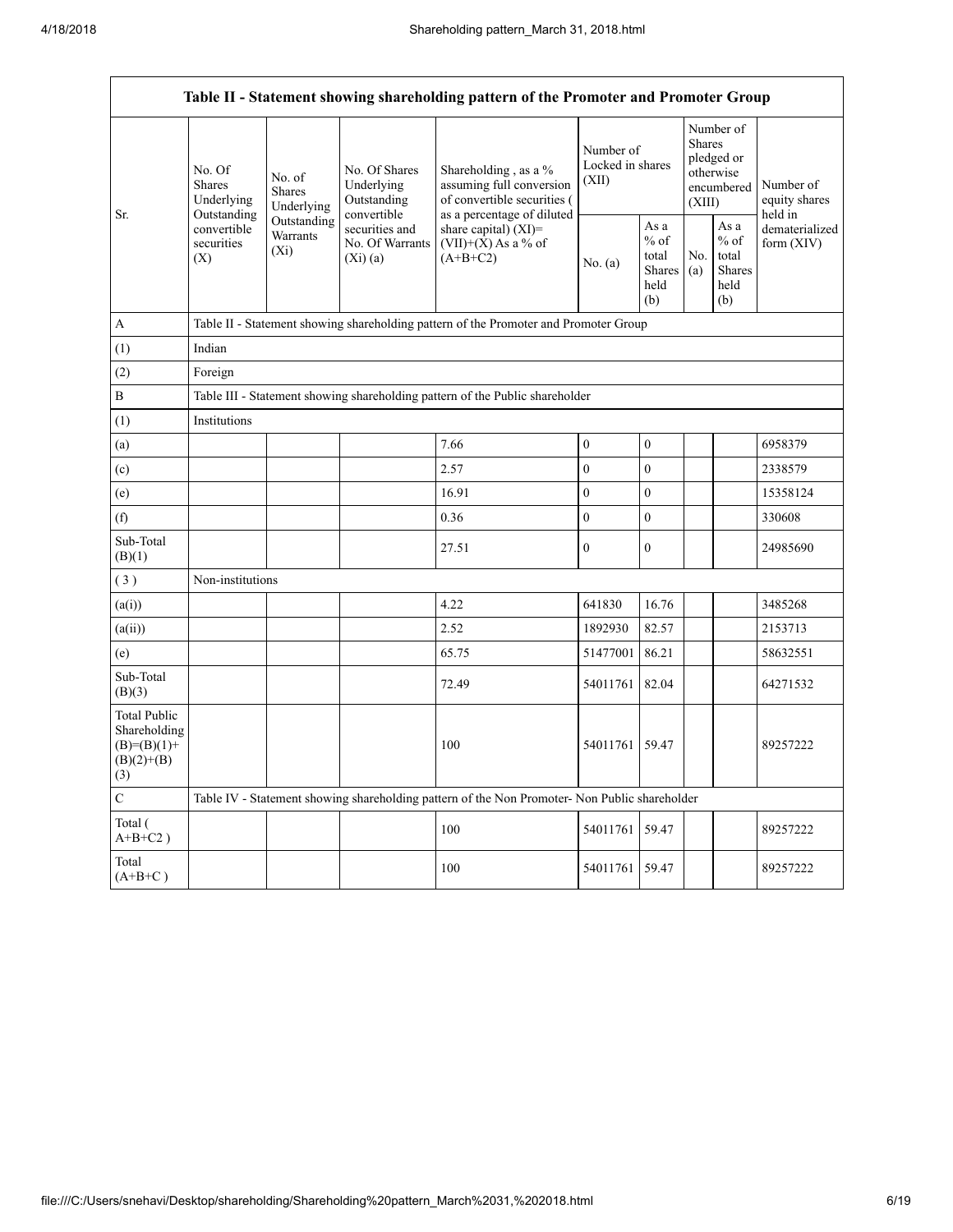| <b>Mutual Funds</b>                                                                                                                                                                  |                                                               |                       |  |  |  |  |  |  |  |
|--------------------------------------------------------------------------------------------------------------------------------------------------------------------------------------|---------------------------------------------------------------|-----------------------|--|--|--|--|--|--|--|
| Searial No.                                                                                                                                                                          | $\mathbf{1}$                                                  |                       |  |  |  |  |  |  |  |
| Name of the<br>Shareholders (I)                                                                                                                                                      | Reliance Capital Trustee Co. Ltd-A/C Reliancesmall Cap Fund   | Click here to go back |  |  |  |  |  |  |  |
| PAN(II)                                                                                                                                                                              | AAATR0090B                                                    | Total                 |  |  |  |  |  |  |  |
| No. of fully paid<br>up equity shares<br>$held$ (IV)                                                                                                                                 | 4963187                                                       | 4963187               |  |  |  |  |  |  |  |
| No. Of Partly paid-<br>up equity shares<br>held(V)                                                                                                                                   |                                                               |                       |  |  |  |  |  |  |  |
| No. Of shares<br>underlying<br>Depository<br>Receipts (VI)                                                                                                                           |                                                               |                       |  |  |  |  |  |  |  |
| Total nos. shares<br>held $(VII) = (IV) +$<br>$(V)$ + $(VI)$                                                                                                                         | 4963187                                                       | 4963187               |  |  |  |  |  |  |  |
| Shareholding as a<br>% of total no. of<br>shares (calculated<br>as per SCRR,<br>1957) (VIII) As a<br>% of $(A+B+C2)$                                                                 | 5.46                                                          | 5.46                  |  |  |  |  |  |  |  |
|                                                                                                                                                                                      | Number of Voting Rights held in each class of securities (IX) |                       |  |  |  |  |  |  |  |
| Class eg: X                                                                                                                                                                          | 4963187                                                       | 4963187               |  |  |  |  |  |  |  |
| Class eg:y                                                                                                                                                                           |                                                               |                       |  |  |  |  |  |  |  |
| Total                                                                                                                                                                                | 4963187                                                       | 4963187               |  |  |  |  |  |  |  |
| Total as a % of<br><b>Total Voting rights</b>                                                                                                                                        | 5.46                                                          | 5.46                  |  |  |  |  |  |  |  |
| No. Of Shares<br>Underlying<br>Outstanding<br>convertible<br>securities (X)                                                                                                          |                                                               |                       |  |  |  |  |  |  |  |
| No. of Shares<br>Underlying<br>Outstanding<br>Warrants (Xi)                                                                                                                          |                                                               |                       |  |  |  |  |  |  |  |
| No. Of Shares<br>Underlying<br>Outstanding<br>convertible<br>securities and No.<br>Of Warrants (Xi)<br>(a)                                                                           |                                                               |                       |  |  |  |  |  |  |  |
| Shareholding, as a<br>% assuming full<br>conversion of<br>convertible<br>securities (as a<br>percentage of<br>diluted share<br>capital) (XI)=<br>$(VII)+(X)$ As a %<br>of $(A+B+C2)$ | 5.46                                                          | 5.46                  |  |  |  |  |  |  |  |
| Number of Locked in shares (XII)                                                                                                                                                     |                                                               |                       |  |  |  |  |  |  |  |
| No. (a)                                                                                                                                                                              | $\boldsymbol{0}$                                              | $\boldsymbol{0}$      |  |  |  |  |  |  |  |
| As a % of total<br>Shares held (b)                                                                                                                                                   | $\mathbf{0}$                                                  | $\mathbf{0}$          |  |  |  |  |  |  |  |
| Number of equity<br>shares held in<br>dematerialized<br>form (XIV)                                                                                                                   | 4963187                                                       | 4963187               |  |  |  |  |  |  |  |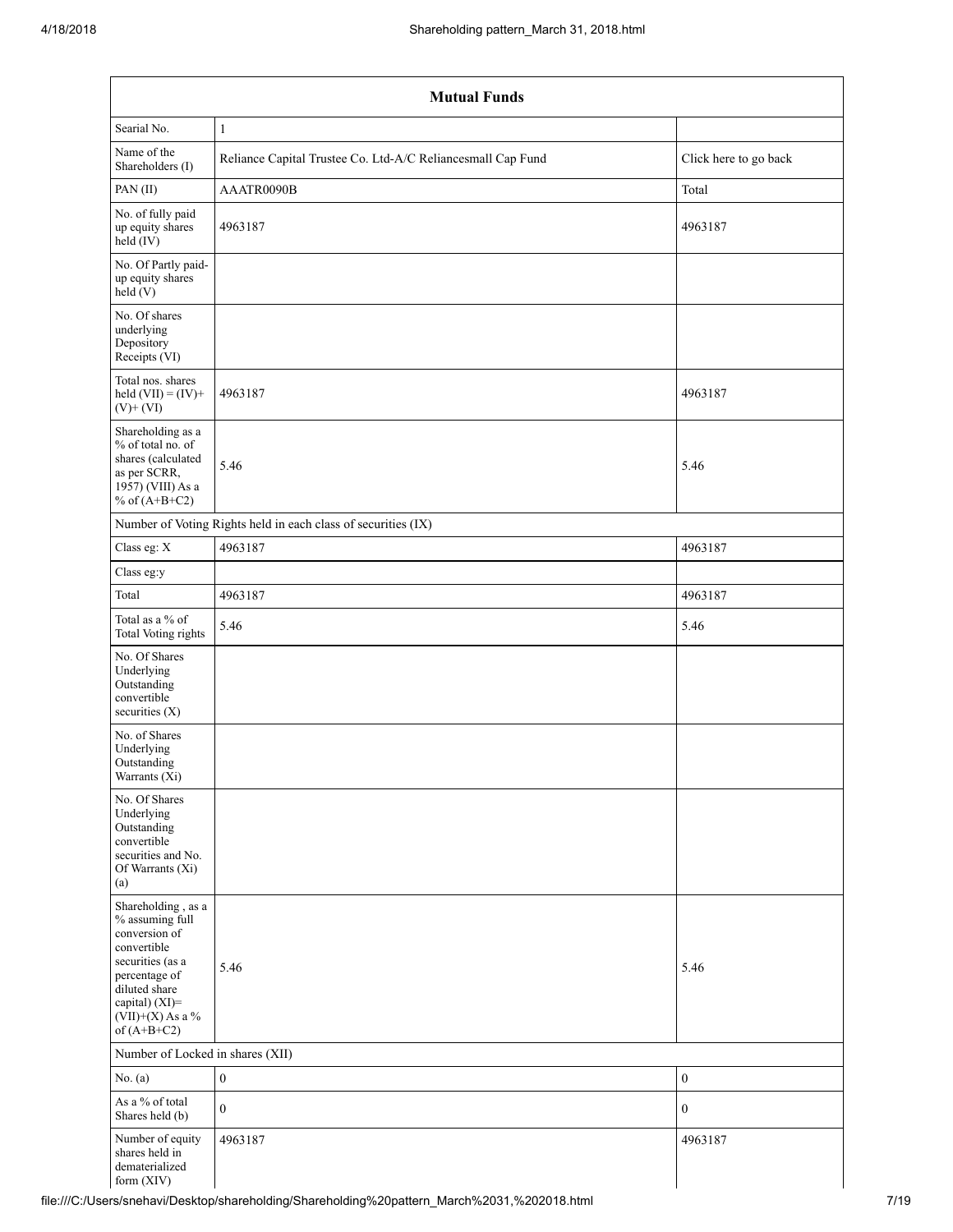| Reason for not providing PAN    |  |  |  |  |  |  |  |
|---------------------------------|--|--|--|--|--|--|--|
| Reason for not<br>providing PAN |  |  |  |  |  |  |  |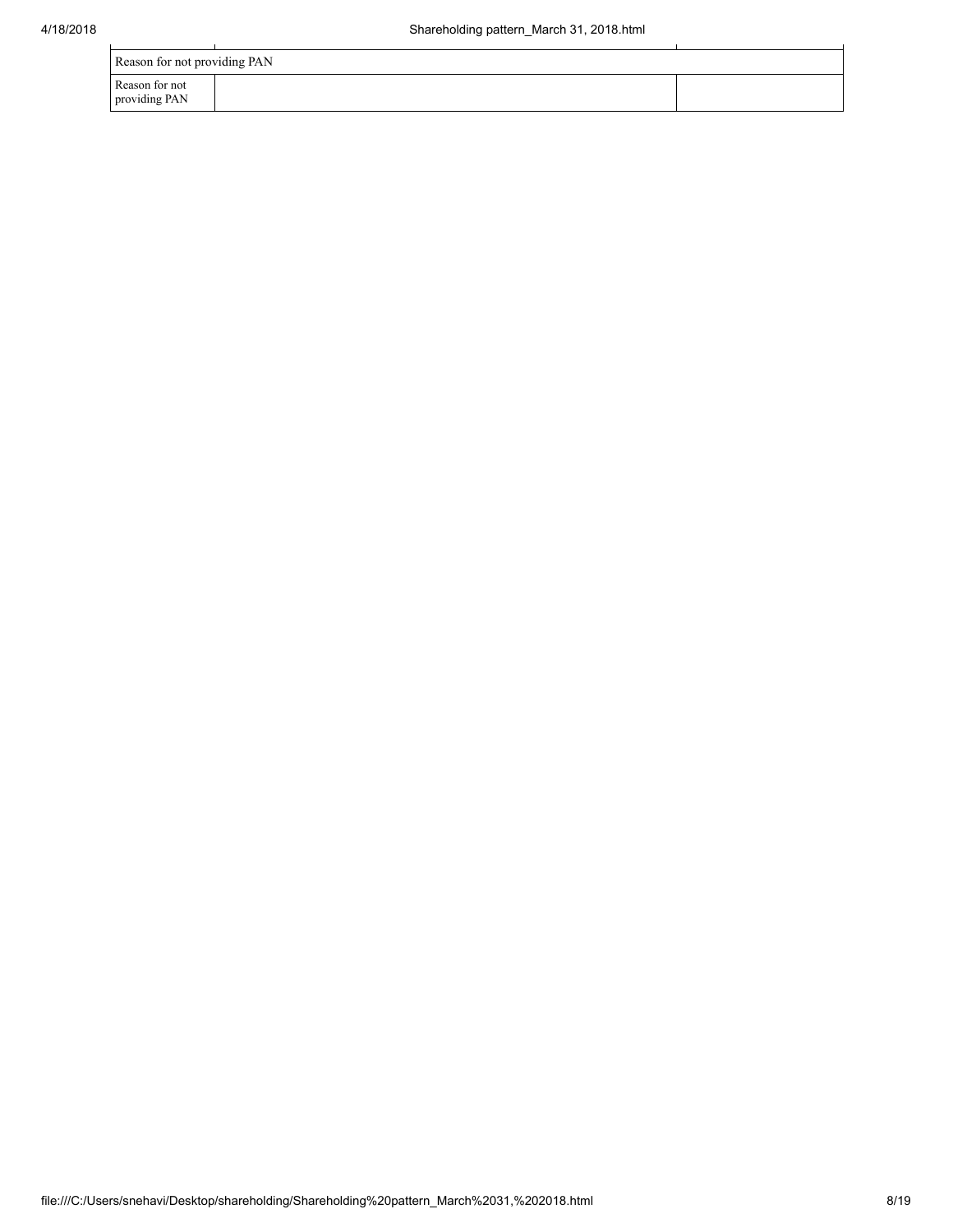|                                                                                                                                                                                      | <b>Alternate Investment Funds</b>                             |                       |  |  |  |  |  |  |  |
|--------------------------------------------------------------------------------------------------------------------------------------------------------------------------------------|---------------------------------------------------------------|-----------------------|--|--|--|--|--|--|--|
| Searial No.                                                                                                                                                                          | $\mathbf{1}$                                                  |                       |  |  |  |  |  |  |  |
| Name of the<br>Shareholders (I)                                                                                                                                                      | Pi Opportunities Fund I                                       | Click here to go back |  |  |  |  |  |  |  |
| PAN(II)                                                                                                                                                                              | AABTP6697D                                                    | Total                 |  |  |  |  |  |  |  |
| No. of fully paid<br>up equity shares<br>$held$ (IV)                                                                                                                                 | 1167265                                                       | 1167265               |  |  |  |  |  |  |  |
| No. Of Partly paid-<br>up equity shares<br>held(V)                                                                                                                                   |                                                               |                       |  |  |  |  |  |  |  |
| No. Of shares<br>underlying<br>Depository<br>Receipts (VI)                                                                                                                           |                                                               |                       |  |  |  |  |  |  |  |
| Total nos. shares<br>held $(VII) = (IV) +$<br>$(V)$ + $(VI)$                                                                                                                         | 1167265                                                       | 1167265               |  |  |  |  |  |  |  |
| Shareholding as a<br>% of total no. of<br>shares (calculated<br>as per SCRR,<br>1957) (VIII) As a<br>% of $(A+B+C2)$                                                                 | 1.29                                                          | 1.29                  |  |  |  |  |  |  |  |
|                                                                                                                                                                                      | Number of Voting Rights held in each class of securities (IX) |                       |  |  |  |  |  |  |  |
| Class eg: X                                                                                                                                                                          | 1167265                                                       | 1167265               |  |  |  |  |  |  |  |
| Class eg:y                                                                                                                                                                           |                                                               |                       |  |  |  |  |  |  |  |
| Total                                                                                                                                                                                | 1167265                                                       | 1167265               |  |  |  |  |  |  |  |
| Total as a % of<br>Total Voting rights                                                                                                                                               | 1.29                                                          | 1.29                  |  |  |  |  |  |  |  |
| No. Of Shares<br>Underlying<br>Outstanding<br>convertible<br>securities (X)                                                                                                          |                                                               |                       |  |  |  |  |  |  |  |
| No. of Shares<br>Underlying<br>Outstanding<br>Warrants $(X_i)$                                                                                                                       |                                                               |                       |  |  |  |  |  |  |  |
| No. Of Shares<br>Underlying<br>Outstanding<br>convertible<br>securities and No.<br>Of Warrants (Xi)<br>(a)                                                                           |                                                               |                       |  |  |  |  |  |  |  |
| Shareholding, as a<br>% assuming full<br>conversion of<br>convertible<br>securities (as a<br>percentage of<br>diluted share<br>capital) (XI)=<br>$(VII)+(X)$ As a %<br>of $(A+B+C2)$ | 1.29                                                          | 1.29                  |  |  |  |  |  |  |  |
| Number of Locked in shares (XII)                                                                                                                                                     |                                                               |                       |  |  |  |  |  |  |  |
| No. (a)                                                                                                                                                                              | $\boldsymbol{0}$                                              | $\boldsymbol{0}$      |  |  |  |  |  |  |  |
| As a % of total<br>Shares held (b)                                                                                                                                                   | $\boldsymbol{0}$                                              | $\boldsymbol{0}$      |  |  |  |  |  |  |  |
| Number of equity<br>shares held in<br>dematerialized<br>form (XIV)                                                                                                                   | 1167265                                                       | 1167265               |  |  |  |  |  |  |  |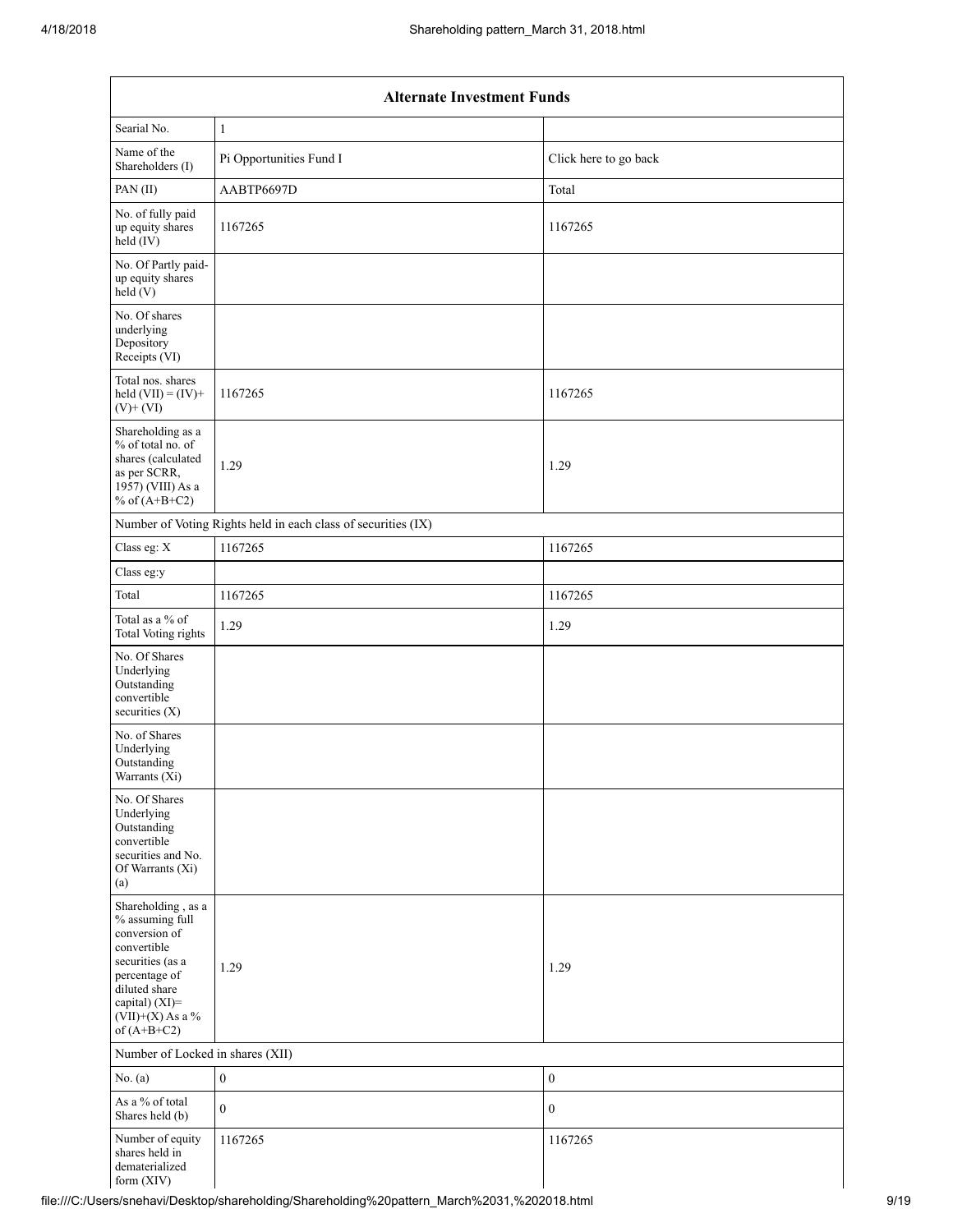| Reason for not providing PAN    |  |  |  |  |  |  |
|---------------------------------|--|--|--|--|--|--|
| Reason for not<br>providing PAN |  |  |  |  |  |  |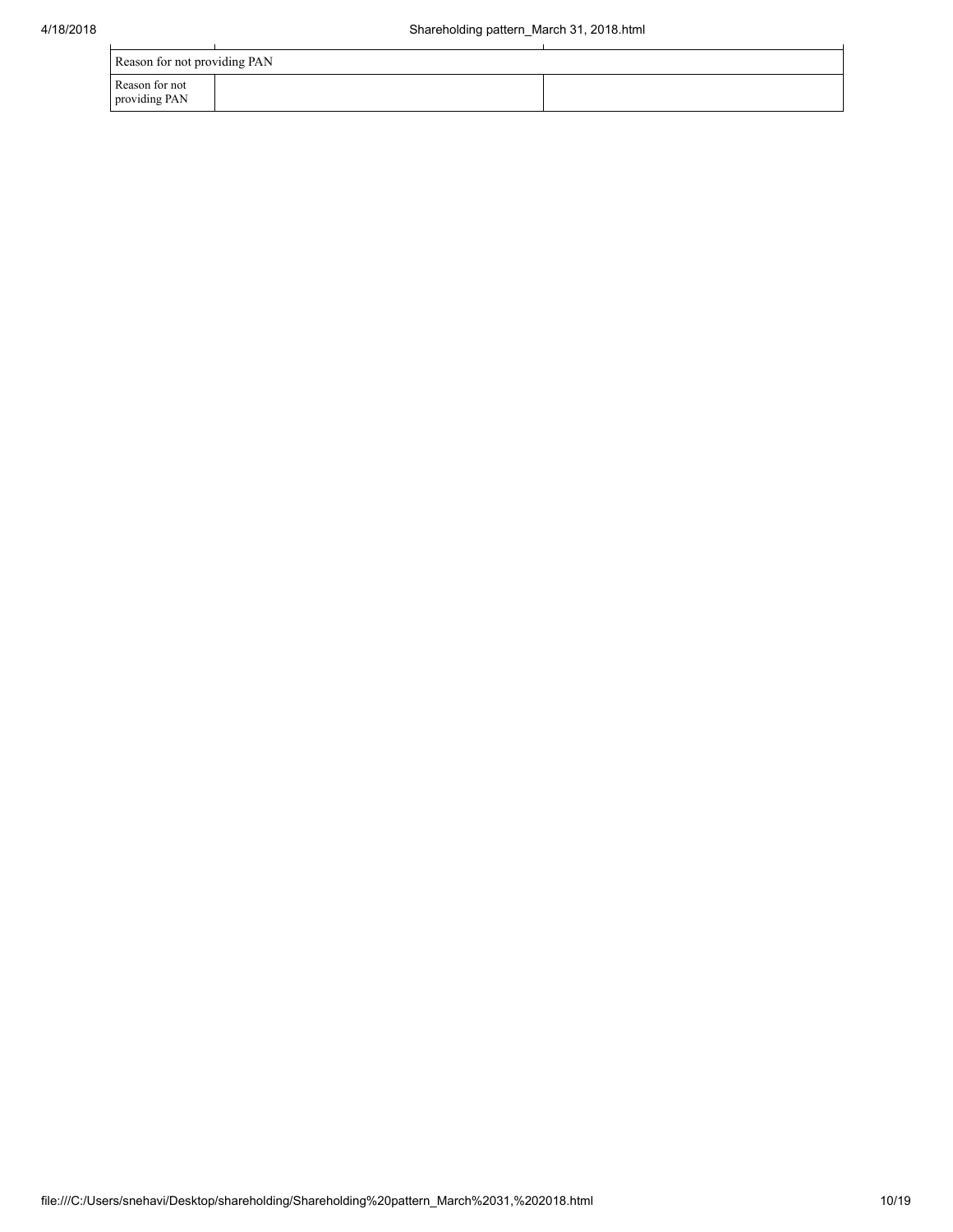|                                                                                                                                                                                         | <b>Foreign Portfolio Investors</b>            |                                      |                                                  |                                                                  |                                                                              |                             |  |  |  |  |
|-----------------------------------------------------------------------------------------------------------------------------------------------------------------------------------------|-----------------------------------------------|--------------------------------------|--------------------------------------------------|------------------------------------------------------------------|------------------------------------------------------------------------------|-----------------------------|--|--|--|--|
| Searial No.                                                                                                                                                                             | $\mathbf{1}$                                  | $\overline{c}$                       | 3                                                | 4                                                                | 5                                                                            |                             |  |  |  |  |
| Name of the<br>Shareholders (I)                                                                                                                                                         | East Bridge<br>Capital Master<br>Fund Limited | Columbia<br>Emerging<br>Markets Fund | Abu Dhabi<br>Investment<br>Authority -<br>Behave | Rams Equities Portfolio<br>Fund-India Equities<br>Portfolio Fund | Fidelity Investment Trust<br><b>Fidelity Series Emerging</b><br>Markets Fund | Click<br>here to<br>go back |  |  |  |  |
| PAN(II)                                                                                                                                                                                 | AACCE9888M                                    | AABCE4519Q                           | AAACA4380N                                       | AAHCR4850P                                                       | AAATF2631A                                                                   | Total                       |  |  |  |  |
| No. of fully paid<br>up equity shares<br>held (IV)                                                                                                                                      | 3599997                                       | 1903604                              | 1866855                                          | 1303202                                                          | 950220                                                                       | 9623878                     |  |  |  |  |
| No. Of Partly paid-<br>up equity shares<br>held $(V)$                                                                                                                                   |                                               |                                      |                                                  |                                                                  |                                                                              |                             |  |  |  |  |
| No. Of shares<br>underlying<br>Depository<br>Receipts (VI)                                                                                                                              |                                               |                                      |                                                  |                                                                  |                                                                              |                             |  |  |  |  |
| Total nos. shares<br>held $(VII) = (IV) +$<br>$(V)$ + $(VI)$                                                                                                                            | 3599997                                       | 1903604                              | 1866855                                          | 1303202                                                          | 950220                                                                       | 9623878                     |  |  |  |  |
| Shareholding as a<br>% of total no. of<br>shares (calculated<br>as per SCRR,<br>1957) (VIII) As a<br>% of $(A+B+C2)$                                                                    | 3.96                                          | 2.1                                  | 2.06                                             | 1.43                                                             | 1.05                                                                         | 10.6                        |  |  |  |  |
| Number of Voting Rights held in each class of securities (IX)                                                                                                                           |                                               |                                      |                                                  |                                                                  |                                                                              |                             |  |  |  |  |
| Class eg: X                                                                                                                                                                             | 3599997                                       | 1903604                              | 1866855                                          | 1303202                                                          | 950220                                                                       | 9623878                     |  |  |  |  |
| Class eg:y                                                                                                                                                                              |                                               |                                      |                                                  |                                                                  |                                                                              |                             |  |  |  |  |
| Total                                                                                                                                                                                   | 3599997                                       | 1903604                              | 1866855                                          | 1303202                                                          | 950220                                                                       | 9623878                     |  |  |  |  |
| Total as a % of<br><b>Total Voting rights</b>                                                                                                                                           | 3.96                                          | 2.1                                  | 2.06                                             | 1.43                                                             | 1.05                                                                         | 10.6                        |  |  |  |  |
| No. Of Shares<br>Underlying<br>Outstanding<br>convertible<br>securities $(X)$                                                                                                           |                                               |                                      |                                                  |                                                                  |                                                                              |                             |  |  |  |  |
| No. of Shares<br>Underlying<br>Outstanding<br>Warrants (Xi)                                                                                                                             |                                               |                                      |                                                  |                                                                  |                                                                              |                             |  |  |  |  |
| No. Of Shares<br>Underlying<br>Outstanding<br>convertible<br>securities and No.<br>Of Warrants (Xi)<br>(a)                                                                              |                                               |                                      |                                                  |                                                                  |                                                                              |                             |  |  |  |  |
| Shareholding, as a<br>% assuming full<br>conversion of<br>convertible<br>securities (as a<br>percentage of<br>diluted share<br>capital) $(XI)$ =<br>$(VII)+(X)$ As a %<br>of $(A+B+C2)$ | 3.96                                          | 2.1                                  | 2.06                                             | 1.43                                                             | 1.05                                                                         | 10.6                        |  |  |  |  |
| Number of Locked in shares (XII)                                                                                                                                                        |                                               |                                      |                                                  |                                                                  |                                                                              |                             |  |  |  |  |
| No. (a)                                                                                                                                                                                 | $\boldsymbol{0}$                              | $\boldsymbol{0}$                     | $\mathbf{0}$                                     | $\boldsymbol{0}$                                                 | $\boldsymbol{0}$                                                             | $\boldsymbol{0}$            |  |  |  |  |
| As a % of total<br>Shares held (b)                                                                                                                                                      | $\mathbf{0}$                                  | $\mathbf{0}$                         | $\boldsymbol{0}$                                 | $\boldsymbol{0}$                                                 | $\boldsymbol{0}$                                                             | $\boldsymbol{0}$            |  |  |  |  |
| Number of equity                                                                                                                                                                        | 3599997                                       | 1903604                              | 1866855                                          | 1303202                                                          | 950220                                                                       | 9623878                     |  |  |  |  |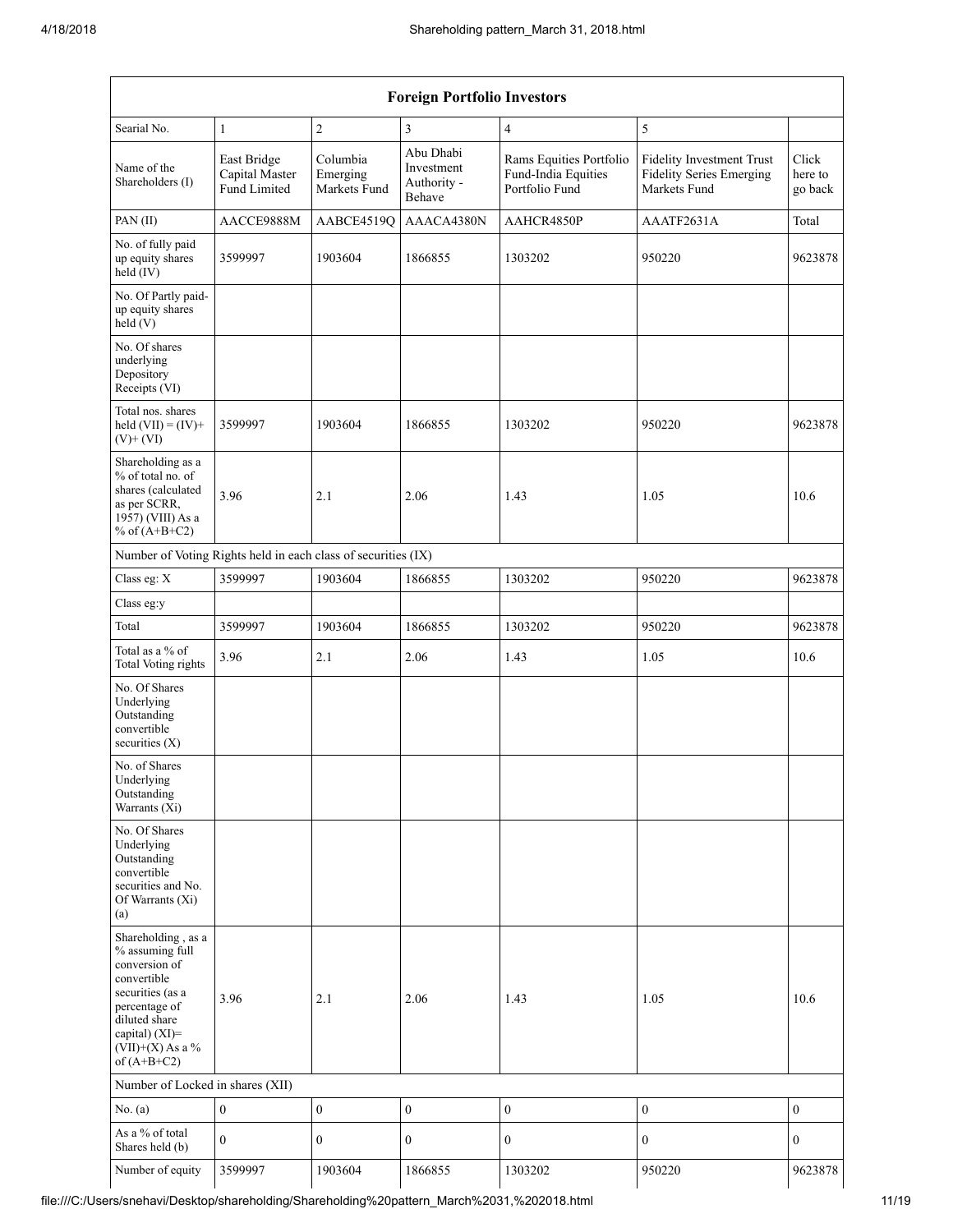| shares held in<br>dematerialized<br>form $(XIV)$ |                              |  |  |  |  |  |  |  |
|--------------------------------------------------|------------------------------|--|--|--|--|--|--|--|
|                                                  | Reason for not providing PAN |  |  |  |  |  |  |  |
| Reason for not<br>providing PAN                  |                              |  |  |  |  |  |  |  |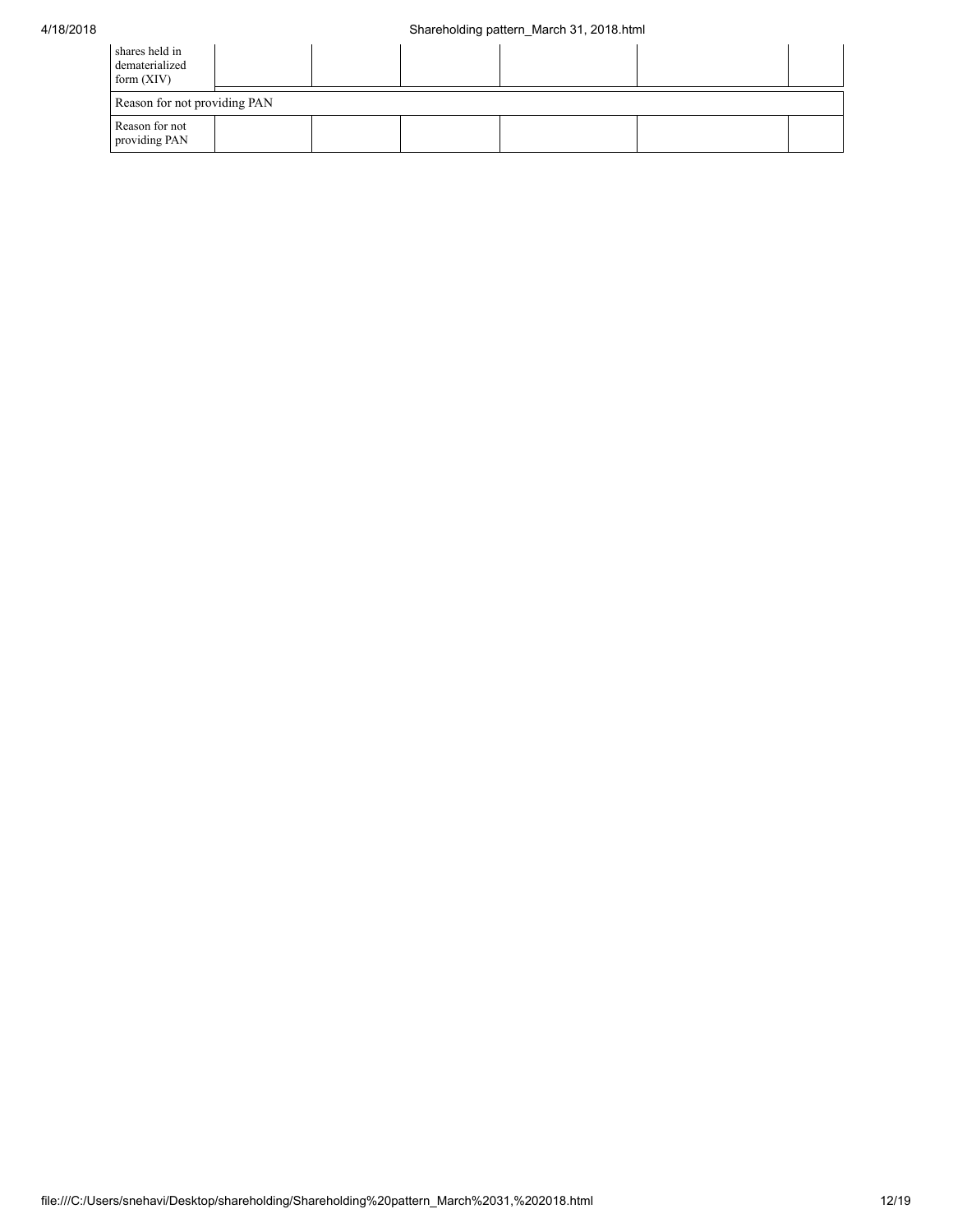| Any Other (specify)                                                                                                                                                                     |              |            |                              |                      |                                              |                                              |                                              |  |  |
|-----------------------------------------------------------------------------------------------------------------------------------------------------------------------------------------|--------------|------------|------------------------------|----------------------|----------------------------------------------|----------------------------------------------|----------------------------------------------|--|--|
| Searial No.                                                                                                                                                                             | $\mathbf{1}$ | $\sqrt{2}$ | 3                            | $\overline{4}$       | 5                                            | 6                                            | 7                                            |  |  |
| Category                                                                                                                                                                                | Trusts       | <b>HUF</b> | Non-Resident<br>Indian (NRI) | Others               | Others                                       | Others                                       | Others                                       |  |  |
| Category / More<br>than 1 percentage                                                                                                                                                    | Category     | Category   | Category                     | Category             | More than 1<br>percentage of<br>shareholding | More than 1<br>percentage of<br>shareholding | More than 1<br>percentage of<br>shareholding |  |  |
| Name of the<br>Shareholders (I)                                                                                                                                                         |              |            |                              | Foreign<br>Companies | Cascade Capital<br>Management<br>Mauritius   | Mayfield XII,<br>Mauritius                   | Sandstone Private<br>Investments             |  |  |
| PAN (II)                                                                                                                                                                                |              |            |                              |                      | AAGCC7235A                                   | AAFCM0300F                                   | AAKCS4600D                                   |  |  |
| No. of the<br>Shareholders (I)                                                                                                                                                          | 4            | 548        | 417                          | 12                   | 1                                            | $\mathbf{1}$                                 | 1                                            |  |  |
| No. of fully paid<br>up equity shares<br>held (IV)                                                                                                                                      | 183985       | 136380     | 216462                       | 31125672             | 16513184                                     | 7106628                                      | 3589800                                      |  |  |
| No. Of Partly paid-<br>up equity shares<br>held(V)                                                                                                                                      |              |            |                              |                      |                                              |                                              |                                              |  |  |
| No. Of shares<br>underlying<br>Depository<br>Receipts (VI)                                                                                                                              |              |            |                              |                      |                                              |                                              |                                              |  |  |
| Total nos. shares<br>held $(VII) = (IV) +$<br>$(V)$ + $(VI)$                                                                                                                            | 183985       | 136380     | 216462                       | 31125672             | 16513184                                     | 7106628                                      | 3589800                                      |  |  |
| Shareholding as a<br>% of total no. of<br>shares (calculated<br>as per SCRR,<br>1957) (VIII) As a<br>% of $(A+B+C2)$                                                                    | 0.2          | 0.15       | 0.24                         | 34.27                | 18.18                                        | 7.83                                         | 3.95                                         |  |  |
| Number of Voting Rights held in each class of securities (IX)                                                                                                                           |              |            |                              |                      |                                              |                                              |                                              |  |  |
| Class eg: X                                                                                                                                                                             | 183985       | 136380     | 216462                       | 31125672             | 16513184                                     | 7106628                                      | 3589800                                      |  |  |
| Class eg:y                                                                                                                                                                              |              |            |                              |                      |                                              |                                              |                                              |  |  |
| Total                                                                                                                                                                                   | 183985       | 136380     | 216462                       | 31125672             | 16513184                                     | 7106628                                      | 3589800                                      |  |  |
| Total as a % of<br>Total Voting rights                                                                                                                                                  | 0.2          | 0.15       | 0.24                         | 34.27                | 18.18                                        | 7.83                                         | 3.95                                         |  |  |
| No. Of Shares<br>Underlying<br>Outstanding<br>convertible<br>securities $(X)$                                                                                                           |              |            |                              |                      |                                              |                                              |                                              |  |  |
| No. of Shares<br>Underlying<br>Outstanding<br>Warrants (Xi)                                                                                                                             |              |            |                              |                      |                                              |                                              |                                              |  |  |
| No. Of Shares<br>Underlying<br>Outstanding<br>convertible<br>securities and No.<br>Of Warrants (Xi)<br>(a)                                                                              |              |            |                              |                      |                                              |                                              |                                              |  |  |
| Shareholding, as a<br>% assuming full<br>conversion of<br>convertible<br>securities (as a<br>percentage of<br>diluted share<br>capital) $(XI)$ =<br>$(VII)+(X)$ As a %<br>of $(A+B+C2)$ | 0.2          | 0.15       | 0.24                         | 34.27                | 18.18                                        | 7.83                                         | 3.95                                         |  |  |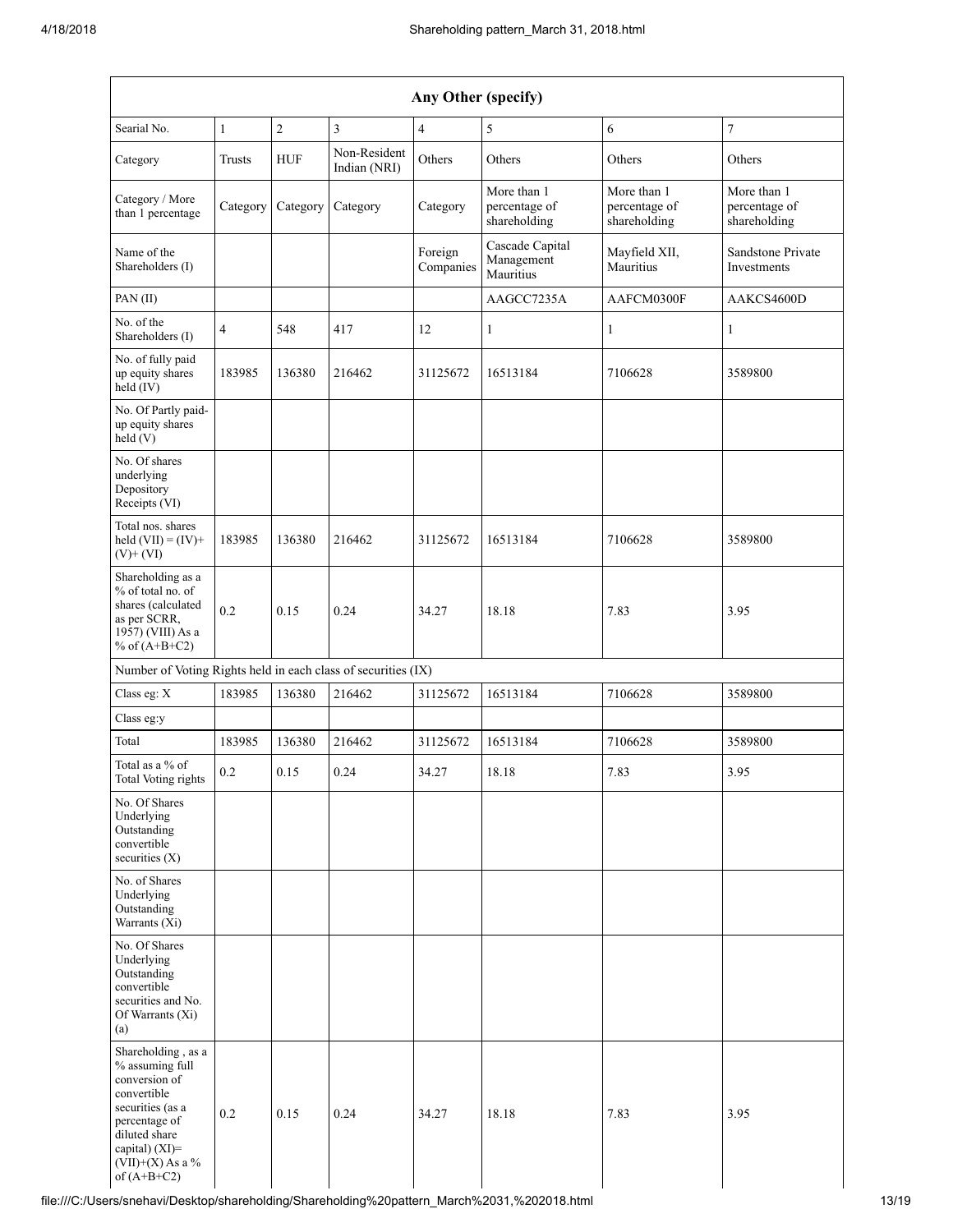| Number of Locked in shares (XII)                                     |       |              |        |          |          |         |         |
|----------------------------------------------------------------------|-------|--------------|--------|----------|----------|---------|---------|
| No. $(a)$                                                            | 96379 | $\mathbf{0}$ | 7275   | 30152544 | 16513184 | 6133500 | 3589800 |
| As a % of total<br>Shares held (b)                                   | 52.38 | $\mathbf{0}$ | 3.36   | 96.87    | 100      | 86.31   | 100     |
| Number of equity<br>shares held in<br>dematerialized<br>form $(XIV)$ | 87606 | 136380       | 216462 | 30324651 | 16513184 | 7106628 | 3589800 |
| Reason for not providing PAN                                         |       |              |        |          |          |         |         |
| Reason for not<br>providing PAN                                      |       |              |        |          |          |         |         |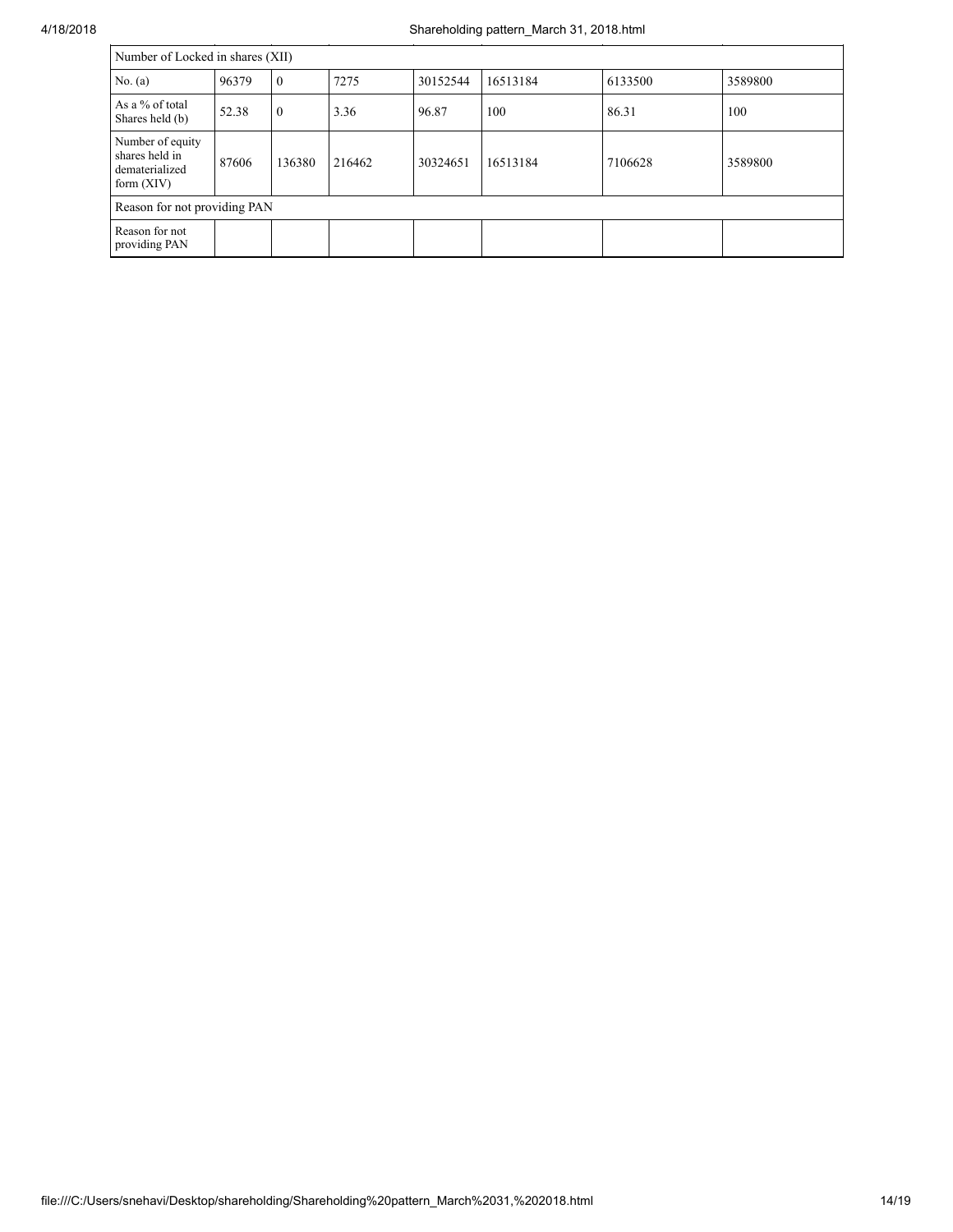|                                                                                                                                                  |                                                               |                                        | Any Other (specify)                          |                     |                            |                                              |                                        |
|--------------------------------------------------------------------------------------------------------------------------------------------------|---------------------------------------------------------------|----------------------------------------|----------------------------------------------|---------------------|----------------------------|----------------------------------------------|----------------------------------------|
| Searial No.                                                                                                                                      | 8                                                             | 9                                      | 10                                           | 11                  | 12                         | 13                                           | 14                                     |
| Category                                                                                                                                         | Others                                                        | Overseas<br>Corporate<br><b>Bodies</b> | Overseas Corporate<br><b>Bodies</b>          | Clearing<br>Members | <b>Bodies</b><br>Corporate | <b>Bodies Corporate</b>                      | Director or<br>Director's<br>Relatives |
| Category / More<br>than 1 percentage                                                                                                             | More than 1<br>percentage of<br>shareholding                  | Category                               | More than 1<br>percentage of<br>shareholding | Category            | Category                   | More than 1<br>percentage of<br>shareholding | Category                               |
| Name of the<br>Shareholders (I)                                                                                                                  | Intel Capital<br>Cayman<br>Corporation                        |                                        | Samena Spectrum<br>Co                        |                     |                            | Sbi Life Insurance<br>Co. Ltd                |                                        |
| PAN (II)                                                                                                                                         | AABCI3446E                                                    |                                        | AAXCS0197E                                   |                     |                            | AAFCS2530P                                   |                                        |
| No. of the<br>Shareholders (I)                                                                                                                   | $\mathbf{1}$                                                  | $\mathbf{1}$                           | $\mathbf{1}$                                 | 109                 | 216                        | $\mathbf{1}$                                 | $\overline{c}$                         |
| No. of fully paid<br>up equity shares<br>held (IV)                                                                                               | 3115039                                                       | 13981648                               | 13981648                                     | 205507              | 3974073                    | 2553326                                      | 2548124                                |
| No. Of Partly paid-<br>up equity shares<br>held (V)                                                                                              |                                                               |                                        |                                              |                     |                            |                                              |                                        |
| No. Of shares<br>underlying<br>Depository<br>Receipts (VI)                                                                                       |                                                               |                                        |                                              |                     |                            |                                              |                                        |
| Total nos. shares<br>held $(VII) = (IV) +$<br>$(V)+(VI)$                                                                                         | 3115039                                                       | 13981648                               | 13981648                                     | 205507              | 3974073                    | 2553326                                      | 2548124                                |
| Shareholding as a<br>% of total no. of<br>shares (calculated<br>as per SCRR,<br>1957) (VIII) As a<br>% of $(A+B+C2)$                             | 3.43                                                          | 15.4                                   | 15.4                                         | 0.23                | 4.38                       | 2.81                                         | 2.81                                   |
|                                                                                                                                                  | Number of Voting Rights held in each class of securities (IX) |                                        |                                              |                     |                            |                                              |                                        |
| Class eg: X                                                                                                                                      | 3115039                                                       | 13981648                               | 13981648                                     | 205507              | 3974073                    | 2553326                                      | 2548124                                |
| Class eg:y                                                                                                                                       |                                                               |                                        |                                              |                     |                            |                                              |                                        |
| Total                                                                                                                                            | 3115039                                                       | 13981648                               | 13981648                                     | 205507              | 3974073                    | 2553326                                      | 2548124                                |
| Total as a $\%$ of<br><b>Total Voting rights</b>                                                                                                 | 3.43                                                          | 15.4                                   | 15.4                                         | 0.23                | 4.38                       | 2.81                                         | 2.81                                   |
| No. Of Shares<br>Underlying<br>Outstanding<br>convertible<br>securities $(X)$                                                                    |                                                               |                                        |                                              |                     |                            |                                              |                                        |
| No. of Shares<br>Underlying<br>Outstanding<br>Warrants (Xi)                                                                                      |                                                               |                                        |                                              |                     |                            |                                              |                                        |
| No. Of Shares<br>Underlying<br>Outstanding<br>convertible<br>securities and No.<br>Of Warrants (Xi)<br>(a)                                       |                                                               |                                        |                                              |                     |                            |                                              |                                        |
| Shareholding, as a<br>% assuming full<br>conversion of<br>convertible<br>securities (as a<br>percentage of<br>diluted share<br>capital) $(XI)$ = | 3.43                                                          | 15.4                                   | 15.4                                         | 0.23                | 4.38                       | 2.81                                         | 2.81                                   |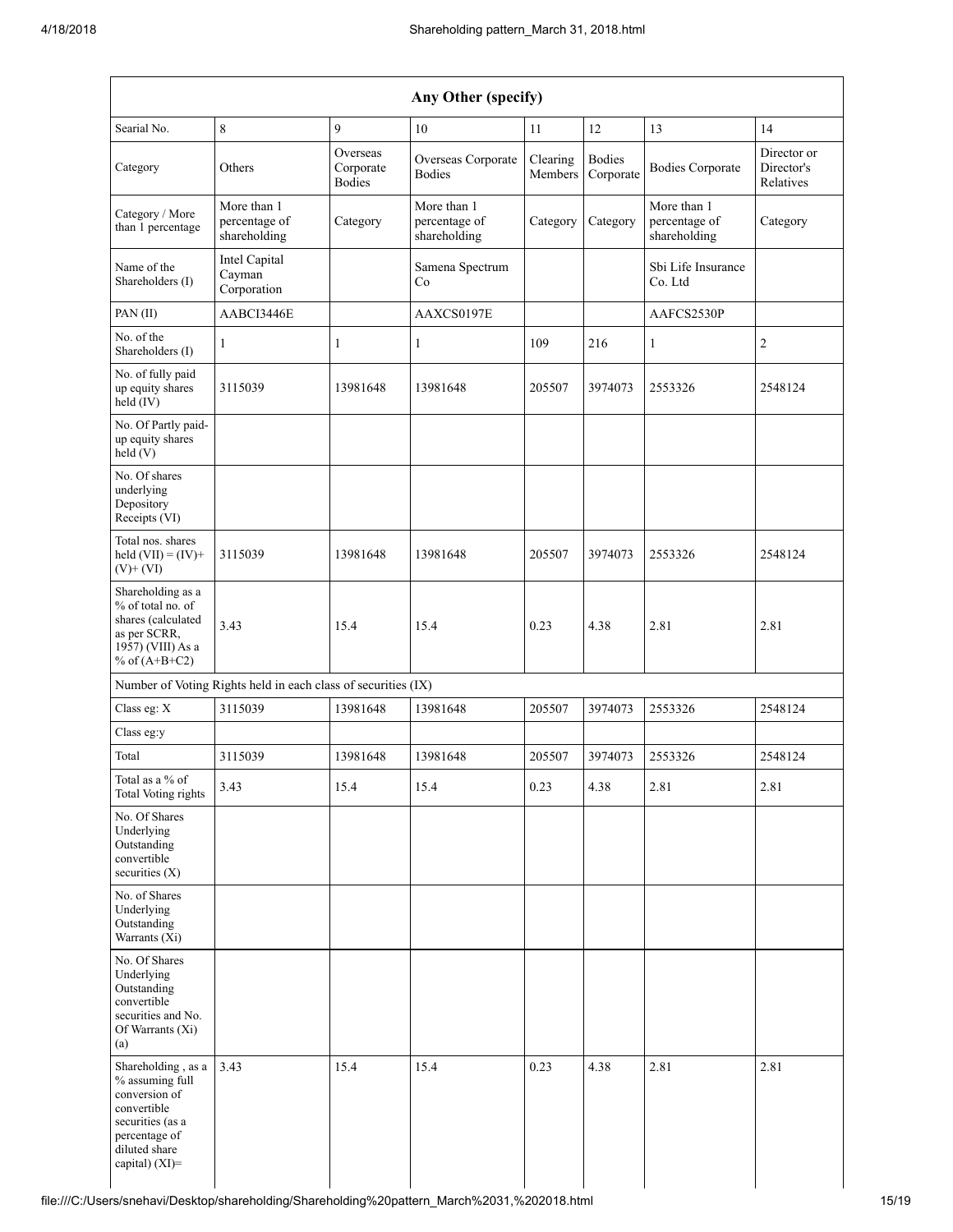| $(VII)+(X)$ As a %<br>of $(A+B+C2)$                                  |                                  |          |          |              |         |              |         |  |  |
|----------------------------------------------------------------------|----------------------------------|----------|----------|--------------|---------|--------------|---------|--|--|
|                                                                      | Number of Locked in shares (XII) |          |          |              |         |              |         |  |  |
| No. $(a)$                                                            | 3115039                          | 13981648 | 13981648 | $\theta$     | 263318  | $\Omega$     | 1839100 |  |  |
| As a % of total<br>Shares held (b)                                   | 100                              | 100      | 100      | $\mathbf{0}$ | 6.63    | $\mathbf{0}$ | 72.17   |  |  |
| Number of equity<br>shares held in<br>dematerialized<br>form $(XIV)$ | 3115039                          | 13981648 | 13981648 | 205507       | 3974073 | 2553326      | 2548124 |  |  |
| Reason for not providing PAN                                         |                                  |          |          |              |         |              |         |  |  |
| Reason for not<br>providing PAN                                      |                                  |          |          |              |         |              |         |  |  |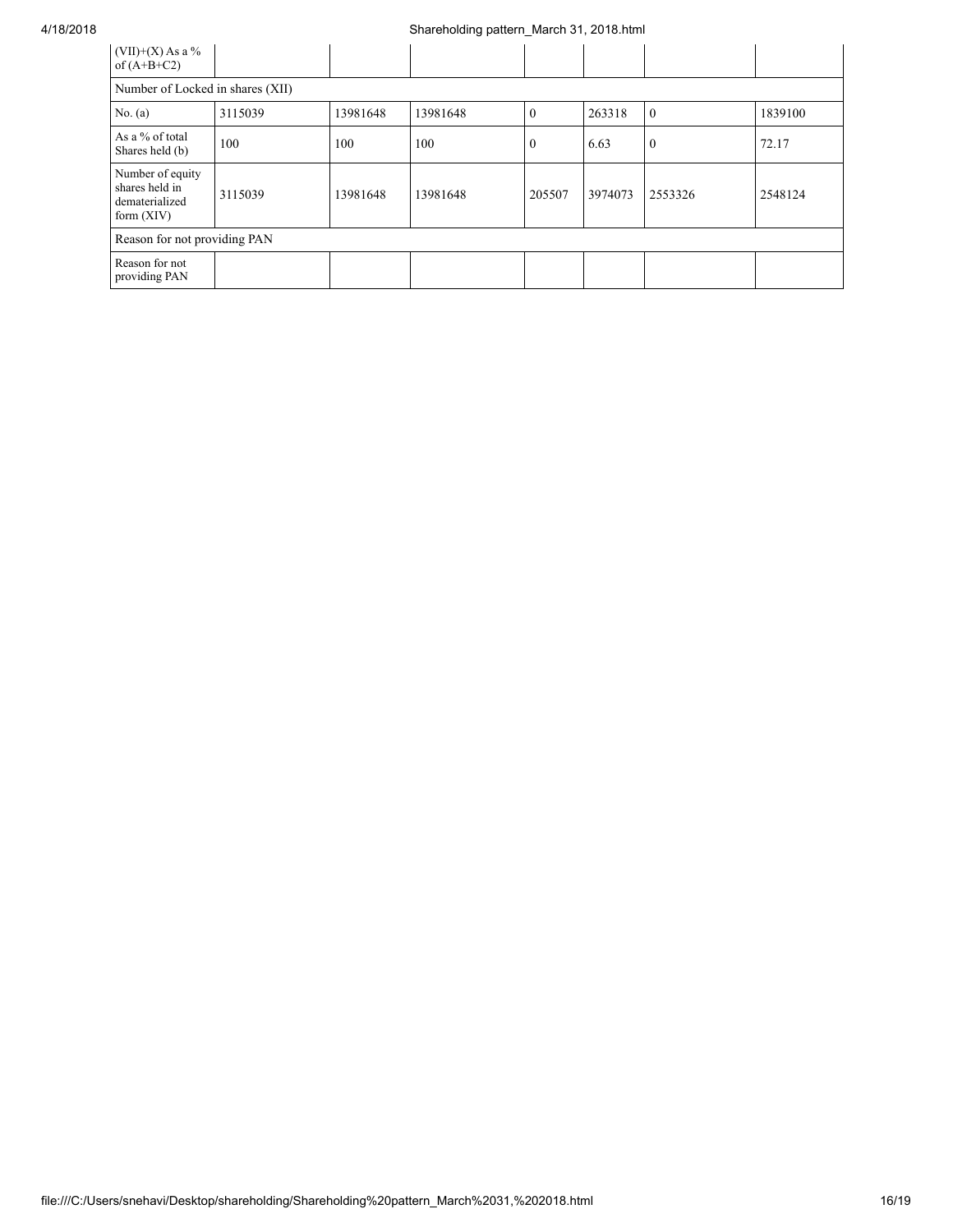| Any Other (specify)                                                                                                                                                                  |                                                               |           |                                        |                       |  |  |  |  |
|--------------------------------------------------------------------------------------------------------------------------------------------------------------------------------------|---------------------------------------------------------------|-----------|----------------------------------------|-----------------------|--|--|--|--|
| Searial No.                                                                                                                                                                          | 15                                                            | 16        | 17                                     |                       |  |  |  |  |
| Category                                                                                                                                                                             | Director or Director's Relatives                              | Employees | Employees                              |                       |  |  |  |  |
| Category / More<br>than 1 percentage                                                                                                                                                 | More than 1 percentage of shareholding                        | Category  | More than 1 percentage of shareholding |                       |  |  |  |  |
| Name of the<br>Shareholders (I)                                                                                                                                                      | Sanjay Nayak                                                  |           | Kumar N Sivarajan                      | Click here to go back |  |  |  |  |
| PAN(II)                                                                                                                                                                              | AAAPN0409J                                                    |           | AIFPS1823E                             | Total                 |  |  |  |  |
| No. of the<br>Shareholders (I)                                                                                                                                                       | 1                                                             | 422       | 1                                      | 1731                  |  |  |  |  |
| No. of fully paid<br>up equity shares<br>$\text{held}(\text{IV})$                                                                                                                    | 2471991                                                       | 7338444   | 1378543                                | 59710295              |  |  |  |  |
| No. Of Partly paid-<br>up equity shares<br>held(V)                                                                                                                                   |                                                               |           |                                        |                       |  |  |  |  |
| No. Of shares<br>underlying<br>Depository<br>Receipts (VI)                                                                                                                           |                                                               |           |                                        |                       |  |  |  |  |
| Total nos. shares<br>held $(VII) = (IV) +$<br>$(V)$ + $(VI)$                                                                                                                         | 2471991                                                       | 7338444   | 1378543                                | 59710295              |  |  |  |  |
| Shareholding as a<br>% of total no. of<br>shares (calculated<br>as per SCRR,<br>1957) (VIII) As a<br>% of $(A+B+C2)$                                                                 | 2.72                                                          | 8.08      | 1.52                                   | 65.76                 |  |  |  |  |
|                                                                                                                                                                                      | Number of Voting Rights held in each class of securities (IX) |           |                                        |                       |  |  |  |  |
| Class eg: X                                                                                                                                                                          | 2471991                                                       | 7338444   | 1378543                                | 59710295              |  |  |  |  |
| Class eg:y                                                                                                                                                                           |                                                               |           |                                        |                       |  |  |  |  |
| Total                                                                                                                                                                                | 2471991                                                       | 7338444   | 1378543                                | 59710295              |  |  |  |  |
| Total as a % of<br><b>Total Voting rights</b>                                                                                                                                        | 2.72                                                          | 8.08      | 1.52                                   | 65.76                 |  |  |  |  |
| No. Of Shares<br>Underlying<br>Outstanding<br>convertible<br>securities $(X)$                                                                                                        |                                                               |           |                                        |                       |  |  |  |  |
| No. of Shares<br>Underlying<br>Outstanding<br>Warrants (Xi)                                                                                                                          |                                                               |           |                                        |                       |  |  |  |  |
| No. Of Shares<br>Underlying<br>Outstanding<br>convertible<br>securities and No.<br>Of Warrants (Xi)<br>(a)                                                                           |                                                               |           |                                        |                       |  |  |  |  |
| Shareholding, as a<br>% assuming full<br>conversion of<br>convertible<br>securities (as a<br>percentage of<br>diluted share<br>capital) (XI)=<br>$(VII)+(X)$ As a %<br>of $(A+B+C2)$ | 2.72                                                          | 8.08      | 1.52                                   | 65.76                 |  |  |  |  |
| Number of Locked in shares (XII)                                                                                                                                                     |                                                               |           |                                        |                       |  |  |  |  |
| No. $(a)$                                                                                                                                                                            | 1762967                                                       | 5136737   | 1128700                                | 51477001              |  |  |  |  |